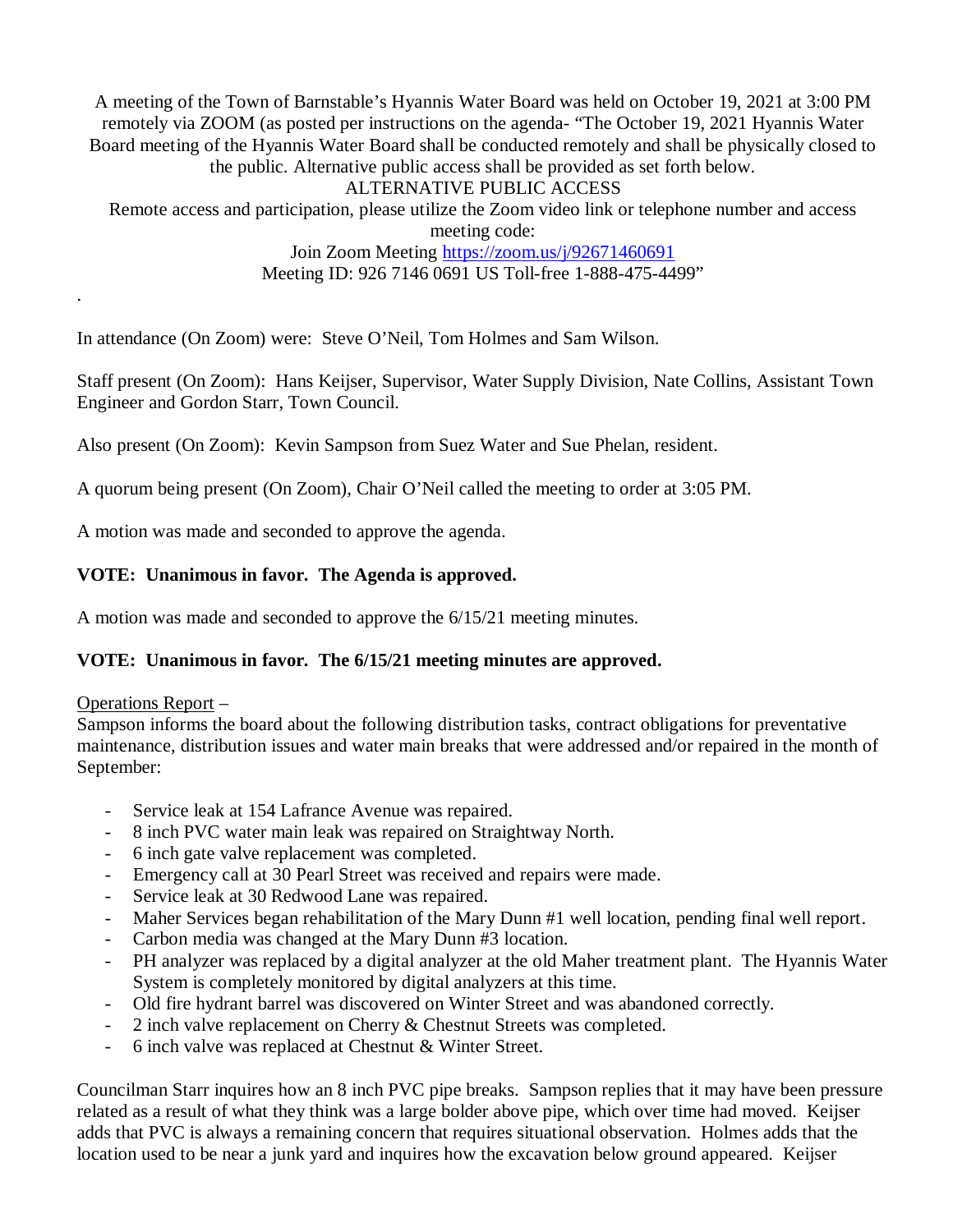replies that the soils were rocky. All required monthly reports and sampling were completed and submitted on time.

Suez contract for Preventative Maintenance – Sampson reports that meter replacements for contract year  $#12$  are almost caught up and are projected to be completed by December  $1<sup>st</sup>$ , where they will proceed onto contract year #13 meter replacements. O'Neil responds to the meter replacement progress. He also notes that revenues are down and pumping remains the same as the previous year.

Sanitary survey by MassDEP, follow-up  $-$  It is stated that the survey was completed approximately 1-2 months ago and is conducted every 3 years where the Massachusetts Department of Environmental Protection comes out to make sure the water systems are following all required regulations. Keijser adds that Suez is doing a good job with compliance. He also adds that the Town of Barnstable needed to supply the MassDEP with a new distribution map and that was done.

Open spot for a water board member, commercial rate payer, letter of interest to the Town Manager – O'Neil reports that he attempted to reach out to the town manager, but the town manager was unavailable.

Reorganization – The board discusses reorganization of the Hyannis Water Board.

A motion was made and seconded to re-appoint Chair O'Neil as Chairperson.

# **VOTE: Unanimous in favor. O'Neil is re-appointed as Chairperson.**

A motion was made and seconded appoint Wilson as Vice-Chairperson.

## **VOTE: Unanimous in favor. Wilson is appointed Vice-Chairperson.**

Councilor Assignments (handout given) – O'Neil requests that this be tabled until November's meeting.

A motion was made and seconded that the Councilor Assignments will be tabled until November's meeting.

### **VOTE: Unanimous in favor. Councilor Assignments are tabled until November's meeting.**

FY22 Operating Budget, follow-up – Keijser informs that the approved budget is being implemented explaining the main differences were some direct and indirect allocations that differed from the last few years. He adds that everything looks and is going good to date.

Review of uncollectible accounts and liens, vote (handout given) – The handout is review by the board. Keijser thanks Wilson for bringing to his attention of a property that was on the draft list had been sold, resulting in the list being updated.

A motion was made and seconded to accept the list as presented to be approved to be liened.

# **VOTE: Unanimous in favor. Presented list of liens is approved.**

Review Capital for FY 2023 (handout given) – Keijser reviews the handout with the board that outlines five Capital Improvement Projects totaling \$2,795,000 as follows:

- 1. Pipe Replacement and Upgrade Program, \$1,050,000
- 2. Water Supply Wells, Pump Station and Treatment Plant repair and upgrade Program, \$200,000